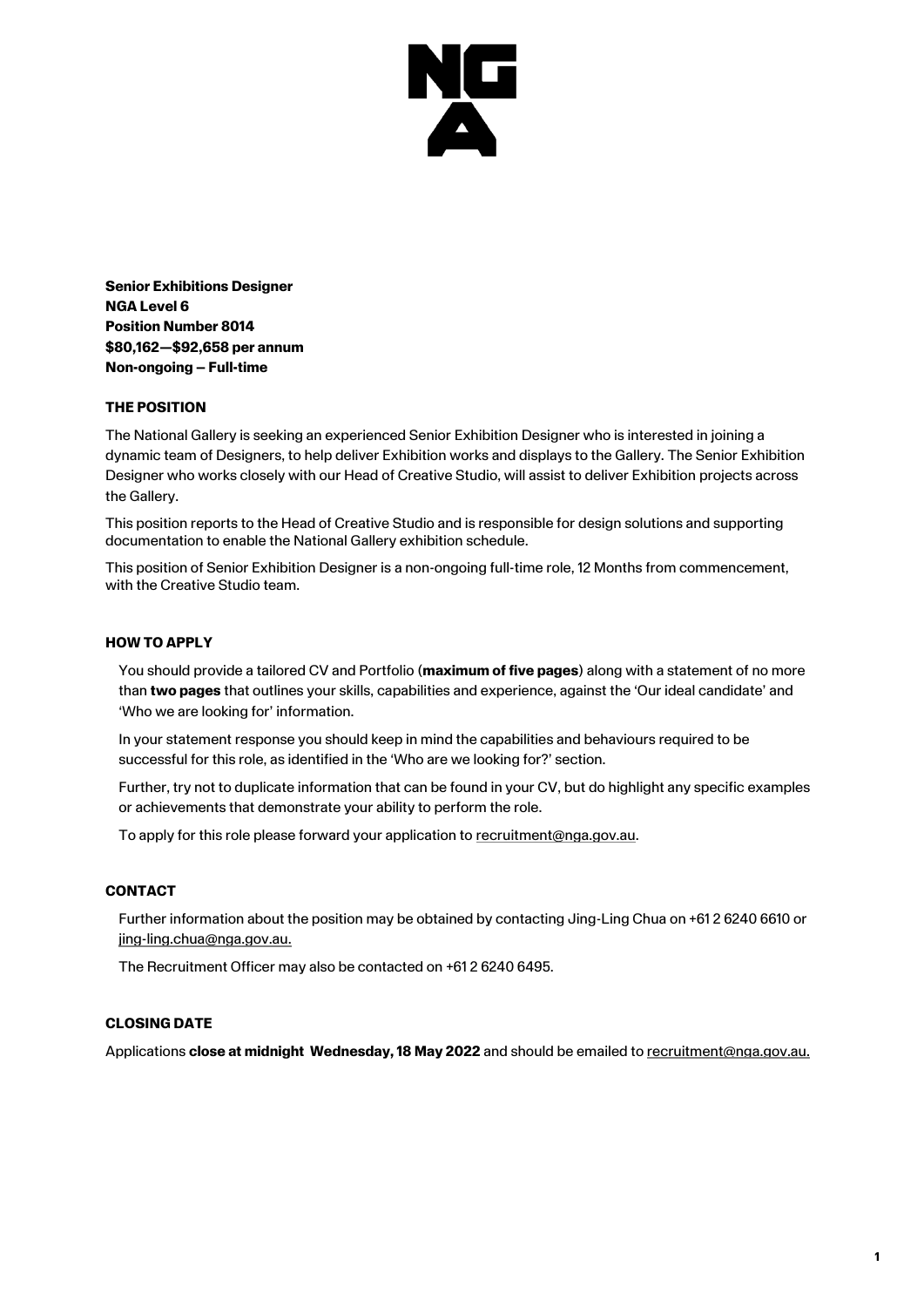

| Position title                | Senior Exhibitions Designer                 |
|-------------------------------|---------------------------------------------|
| Position number               | 8014                                        |
| <b>National Gallery level</b> | NGA 6                                       |
| Department                    | Creative Studio                             |
| Portfolio                     | Marketing and Visitor Experience            |
| Employment type               | Non-ongoing – Full-time                     |
| Immediate supervisor          | <b>Head of Creative Studio</b>              |
| Direct reports                | <b>Exhibition Designers</b>                 |
| <b>Position location</b>      | National Gallery, Parkes, Kamberri/Canberra |
| Requirements                  | Australian Citizenship                      |
|                               | <b>Police Check</b>                         |

# **ABOUT THE GALLERY**

The National Gallery is one of Australia's leading visual arts institutions. The Gallery is based in Canberra and is a vital part of the Australian cultural landscape. Our Purpose is to collect, preserve, promote and share the national collection of art. The Vision of the National Gallery is to inspire creativity, inclusivity, engagement and learning through artists and art. Our Mission is to lead a progressive national cultural agenda by championing art and its value in our lives. Our Values include excellence, creativity, courage, respect, and accountability.

This position reports to the Head of Creative Studio and is responsible for design solutions and supporting documentation to enable the National Gallery exhibition schedule.

This position of Senior Exhibition Designer is a non-ongoing full-time role, 12 Months from commencement, with the Creative Studio team.

## **WORKING AT THE GALLERY**

When you work at the National Gallery you will be exposed to some of the world's leading Australian and international art and artists. We are located in the parliamentary triangle on the waterfront and your lunchtimes can be spent in our beautiful sculpture garden or around Lake Burley Griffin.

We support flexible working practices, including working from home, and you will have access to low-cost, onsite car parking.

The National Gallery is committed to the health, safety and wellbeing of our people and we expect our people to share this commitment and work safely at all times.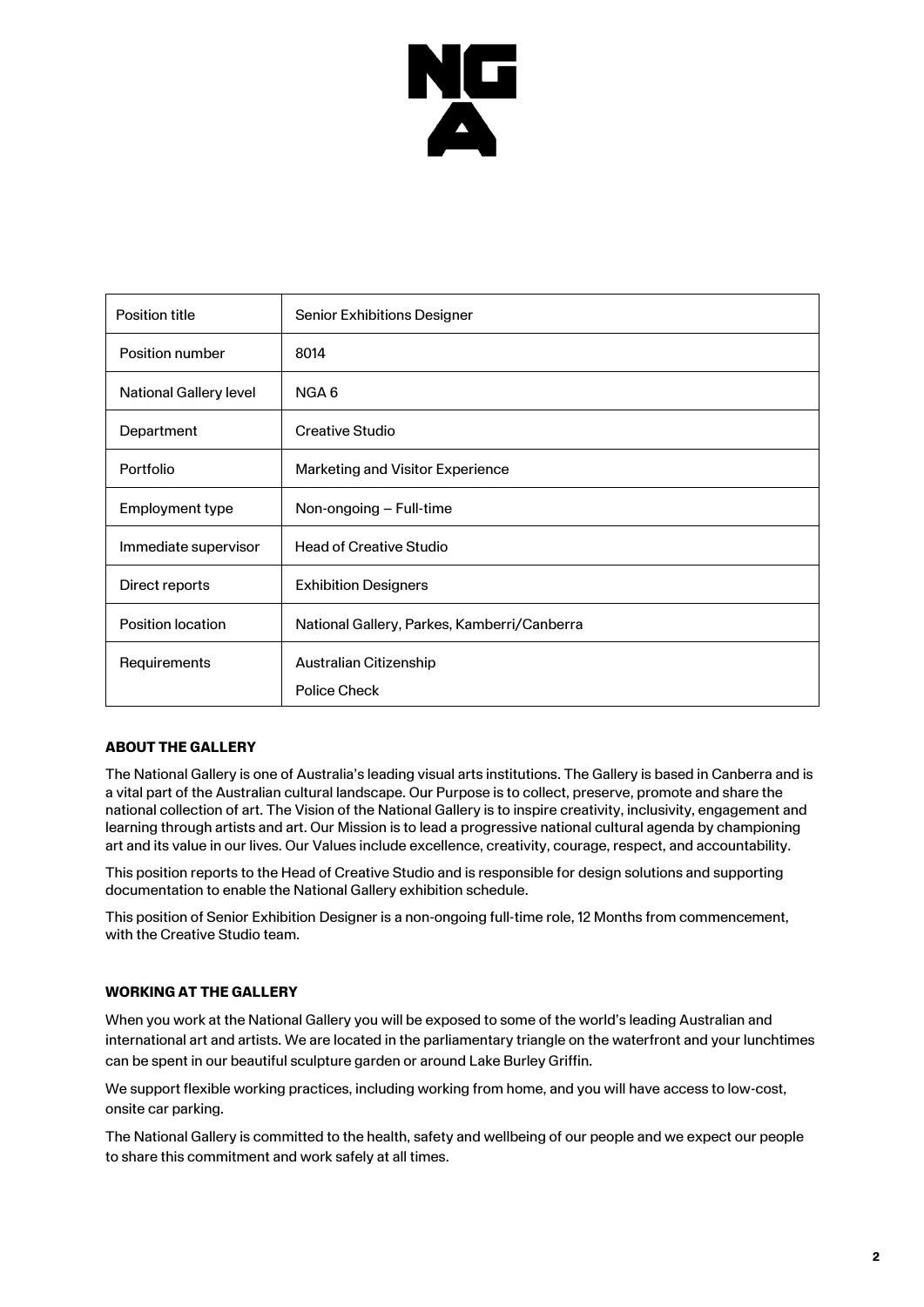We value the contribution that a diverse workforce brings and encouraged from a diverse background to apply. This might include identifying as First Nations peoples, people with a disability, culturally and linguistically diverse people and LGBTQIA+ people.

# **OVERVIEW OF THE ROLE**

The National Gallery is seeking an experienced Senior Exhibition Designer who is interested in joining a dynamic team of Designers, to help deliver Exhibition works and displays to the Gallery. The Senior Exhibition Designer who works closely with our Head of Creative Studio, will assist to deliver Exhibition projects across the Gallery.

This position reports to the Head of Creative Studio and is responsible for design solutions and supporting documentation to enable the National Gallery exhibition schedule.

This position of Senior Exhibition Designer is a non-ongoing full-time role, 12 Months from commencement, with the Creative Studio team.

## **OUR IDEAL CANDIDATE**

Our ideal candidate is a collaborator who is results focused with the proven ability to successfully design and deliver exhibitions from concept to completion. You will need to work collaboratively with Gallery staff and the exhibition project managers. You will be required to manage consultations and negotiations with a broad range of internal and external stakeholders.

You will have Tertiary qualifications in Design with minimum 8–10 years practical experience in the discipline of exhibition/interior/product design. You will have advanced drafting skills preferably using VectorWorks and strong graphic design skills using the Adobe Creative suite.

You should have an understanding of their varying expectations, viewpoints and interests which require constant monitoring and analysis with the ability to deliver complex projects within an ever-changing environment. You bring a positive attitude and operate efficiently and with integrity.

You will also have the ability to achieve project deadlines and completing assigned tasks to the required standards and within budget, given the need to simultaneously coordinate and deliver multiple components of this project which are often complex and interconnected.

## **WHAT WILL YOU DO**

In accordance with the APS 6 work level standards, you will have the following key responsibilities:

- Lead and deliver creative exhibition design concepts, documentation and oversee the production of exhibition layouts, ensuring the designs are appropriate for the display of collections as well as other associated collateral and deliver exceptional experiences for art museum visitors.
- Manage and lead a multi-disciplined team of exhibition designers, supporting the capabilities and growth of the team.
- Maintain collaborative relationships and consult with key stakeholders, to provide design leadership and expedite effective exhibition design from creative concept stage, documentation through to finished product.
- Provide leadership to deliver solutions which explore and develop design thinking and address the Gallery's audience requirements including;
	- promoting diversity & inclusion
	- access
	- opportunities and leadership in the arts for people with disability through universally accessible design solutions.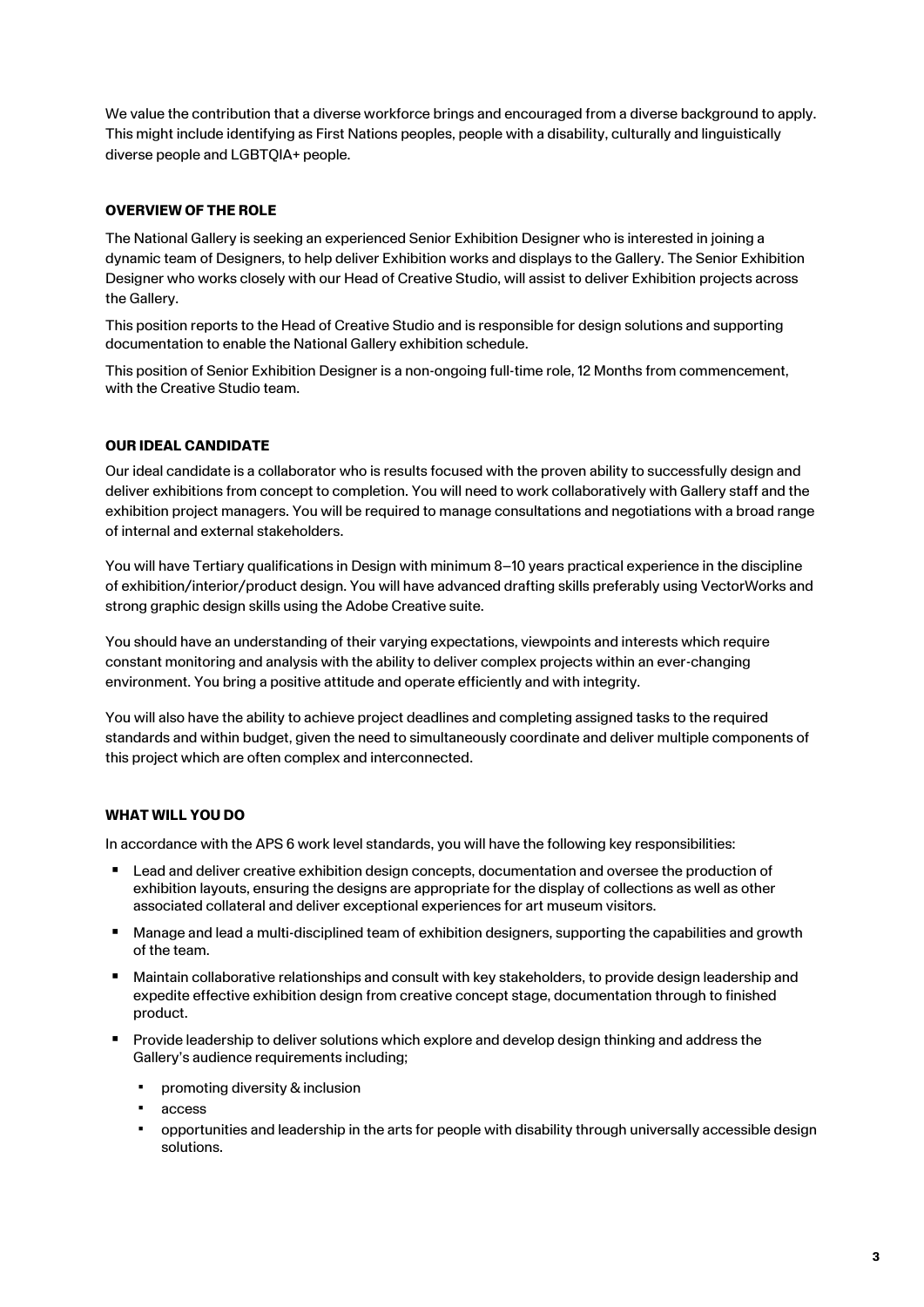- Ensure designs are in accordance with legislative and building ordinances and the internal functional and organisational needs such as heritage, property and house services.
- Oversee the production and construction of designs to ensure they conform to the design documents and meet public and occupational health and safety, legal and quality standards. This responsibility includes overseeing of external contractors to ensure they deliver high quality outcomes.

#### **WHO ARE WE LOOKING FOR**

To be successful in this role you will need to demonstrate, or have the ability to develop the following,

You will:

- **Inspire a sense of purpose and direction** by providing direction to others regarding the purpose and importance of their work. You will illustrate the relationship between operational tasks and organisational goals. You set work tasks that align with strategic objectives and communicate expected outcomes
- **Be strategically focused** by understanding the National Gallery's objectives and aligning your operational requirements accordingly. You consider the ramifications of issues and longer-term impact of own work and work area.
- **Ensure closure and deliver on intended results** by seeing projects through to completion. Monitor project progress and adjust plans as required. You are committed to achieving quality outcomes.
- **Nurture internal and external relationships** by building and sustaining relationships and networks with key stakeholders. You will be proactive in your work and be responsive to internal and external client needs.
- **Demonstrate public service professionalism** by adopting a principled approach and adhere to the National Gallery's values and code of conduct in all that you do. You are professional and impartial and operate within the boundaries of National Gallery's processes and legal obligations.

#### **HOW TO APPLY**

You should provide a tailored CV and Portfolio (**maximum of five pages**) along with a statement of no more than **two pages** that outlines your skills, capabilities and experience, against the 'Our ideal candidate' and 'Who we are looking for' information above.

In your statement response you should keep in mind the capabilities and behaviours required to be successful for this role, as identified in the 'Who are we looking for?' section.

Further, try not to duplicate information that can be found in your CV, but do highlight any specific examples or achievements that demonstrate your ability to perform the role.

To apply for this role please forward your application to [recruitment@nga.gov.au.](mailto:recruitment@nga.gov.au)

#### **Qualifications, Certifications and Registrations**

- **Australian Citizenship**
- Police check

#### **Work, Health & Safety Obligations**

This role is required to ensure that they meet duty of care obligations as required under WHS legislation. This is achieved by:

- being accountable and taking ownership of health and safety matters within their control or ability to promote a culture of health and safety within the National Gallery
- working with colleagues to enhance health and safety and ensure that it becomes a part of everyday National Gallery business